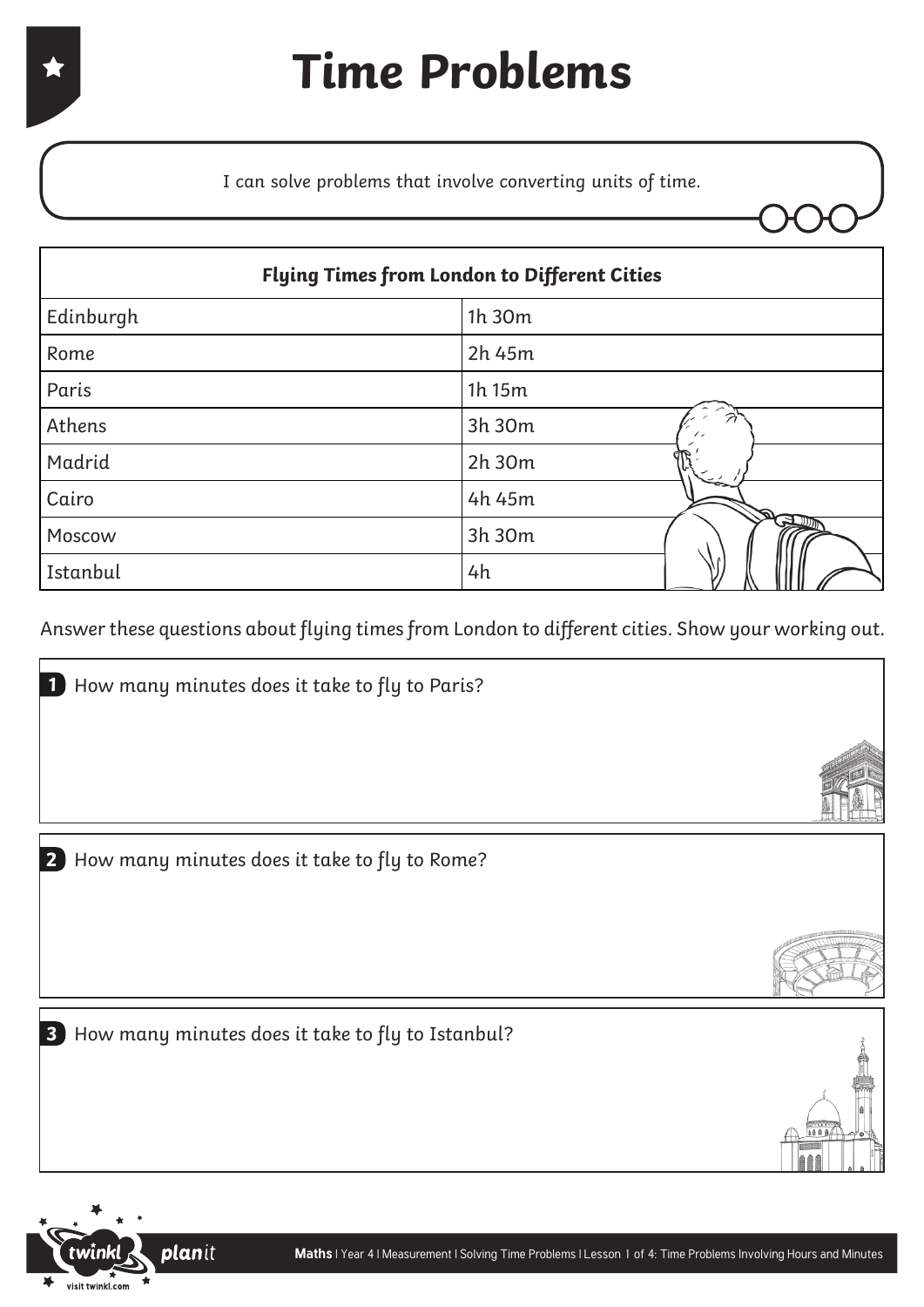| 4 How much longer does it take to fly from London to Madrid than from London to Edinburgh?                                   |
|------------------------------------------------------------------------------------------------------------------------------|
| 5<br>How much longer does it take to fly from London to Athens than London to Paris?                                         |
| 6 How much longer does it take to fly from London to Cairo than London to Moscow?                                            |
| 7 If the plane leaves London at 5 p.m., what time should it arrive in Istanbul?                                              |
| 8 The plane to Paris should leave London at 1 p.m. However, it is delayed by 15 minutes. What<br>time will it land in Paris? |
|                                                                                                                              |

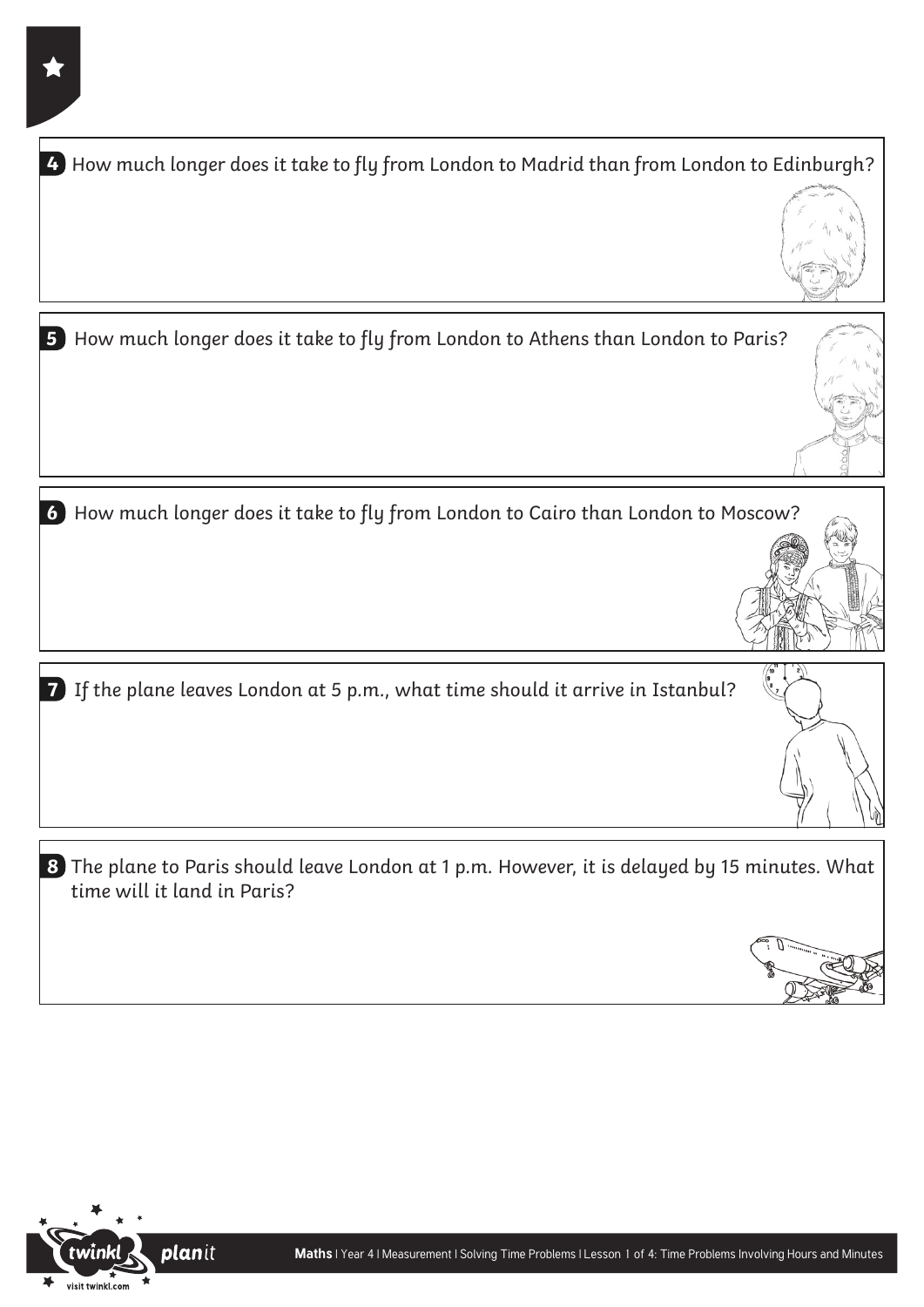I can solve problems that involve converting units of time.

| <b>Driving Times from Birmingham to Different Cities</b> |                    |  |  |  |
|----------------------------------------------------------|--------------------|--|--|--|
| Worcester                                                | 55 minutes         |  |  |  |
| Cardiff                                                  | 2 hours 5 minutes  |  |  |  |
| Exeter                                                   | 2 hours 45 minutes |  |  |  |
| Leeds                                                    | 2 hours 5 minutes  |  |  |  |
| Manchester                                               | 100 minutes        |  |  |  |
| Newcastle                                                | 3 hours 15 minutes |  |  |  |
| Glasgow                                                  | 4 hours 25 minutes |  |  |  |
| London                                                   | 135 minutes        |  |  |  |

Answer these questions about driving times from Birmingham to different cities. Show your working out.

How many minutes does it take to drive from Birmingham to Exeter? **1**





How many minutes does it take to drive from Birmingham to Leeds? **3**



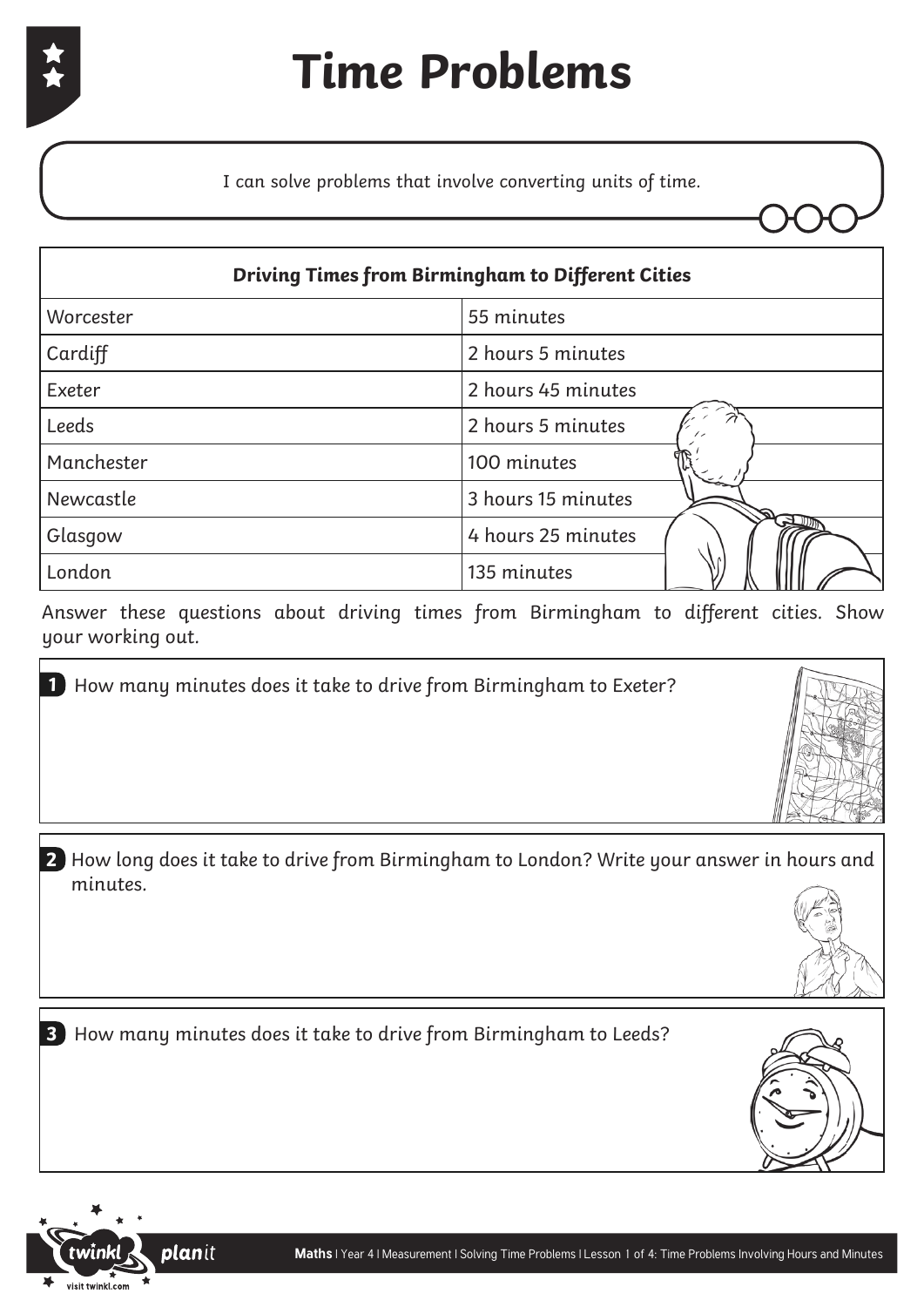| 4) How many more minutes does it take to drive from Birmingham to Leeds than Birmingham<br>to Worcester?                                                      |       |
|---------------------------------------------------------------------------------------------------------------------------------------------------------------|-------|
|                                                                                                                                                               |       |
| 5 How much longer does it take to drive from Birmingham to Glasgow than Birmingham to<br>Cardiff? Write your answer in hours and minutes.                     |       |
| 6 I am driving from Birmingham to Manchester. I set off at 11 a.m. What time should I arrive?                                                                 |       |
| 7 I am driving from Birmingham to Newcastle. I set off at 1:30 p.m. What time should I arrive?                                                                |       |
| 8 There is traffic on my way from Birmingham to London. The journey takes 20 minutes longer<br>than planned. If I set off at 9 a.m., what time will I arrive? | 09:00 |

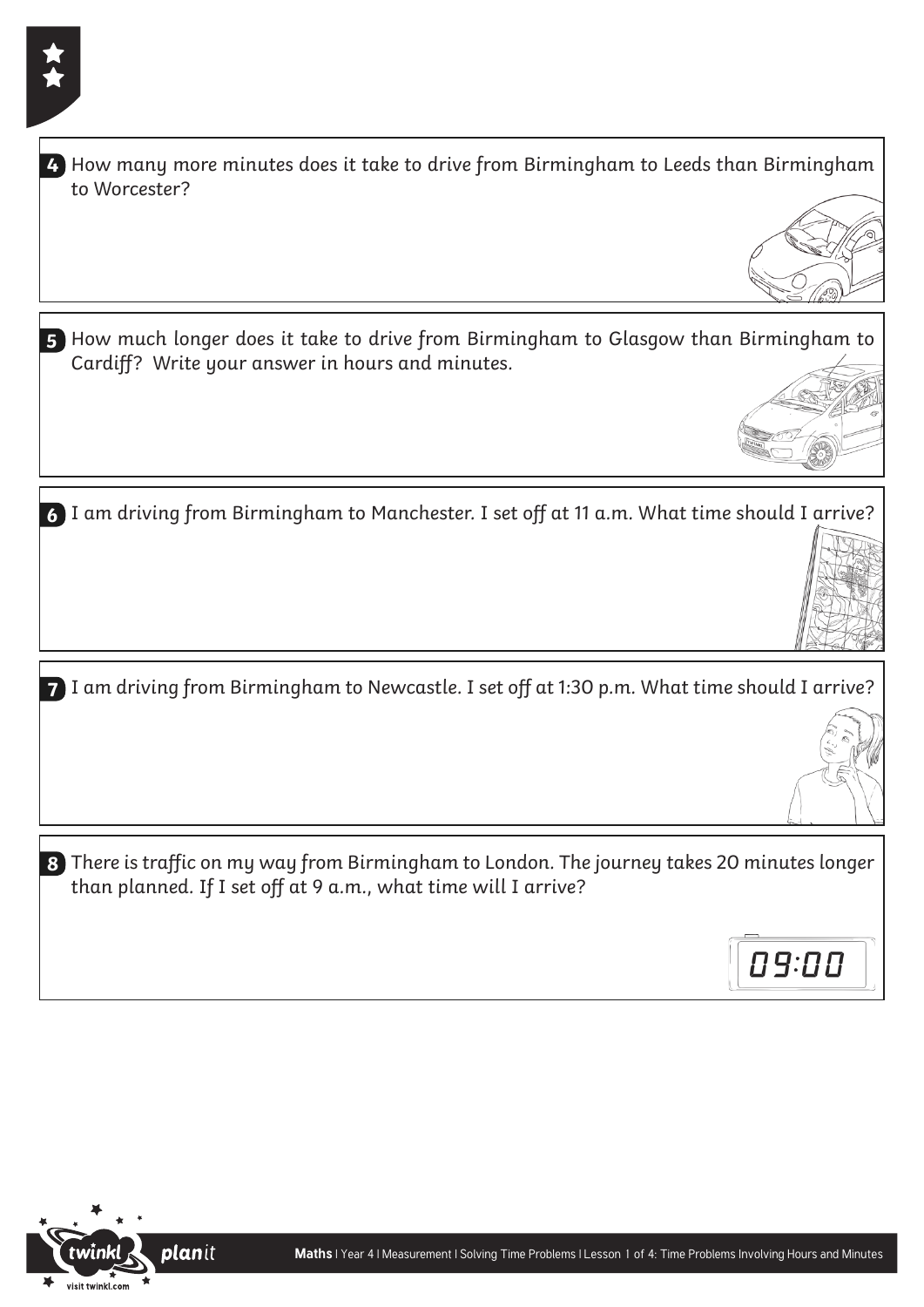

# **Time Problems**

I can solve problems that involve converting units of time.

| <b>Driving Times from to Exeter to Different Cities</b> |                     |  |  |  |
|---------------------------------------------------------|---------------------|--|--|--|
| Swansea                                                 | 2 hours 40 minutes  |  |  |  |
| London                                                  | 3 hours 56 minutes  |  |  |  |
| <b>Inverness</b>                                        | 10 hours 45 minutes |  |  |  |
| <b>Bristol</b>                                          | 91 minutes          |  |  |  |
| York                                                    | 5 hours 17 minutes  |  |  |  |
| Liverpool                                               | 4 hours 34 minutes  |  |  |  |
| Plymouth                                                | 52 minutes          |  |  |  |
| Southampton                                             | 169 minutes         |  |  |  |

Answer these questions about driving times from Exeter to different cities. Show your working out.

How many minutes does it take to drive from Exeter to London? **1**





How many minutes does it take to drive from Exeter to York? **3**



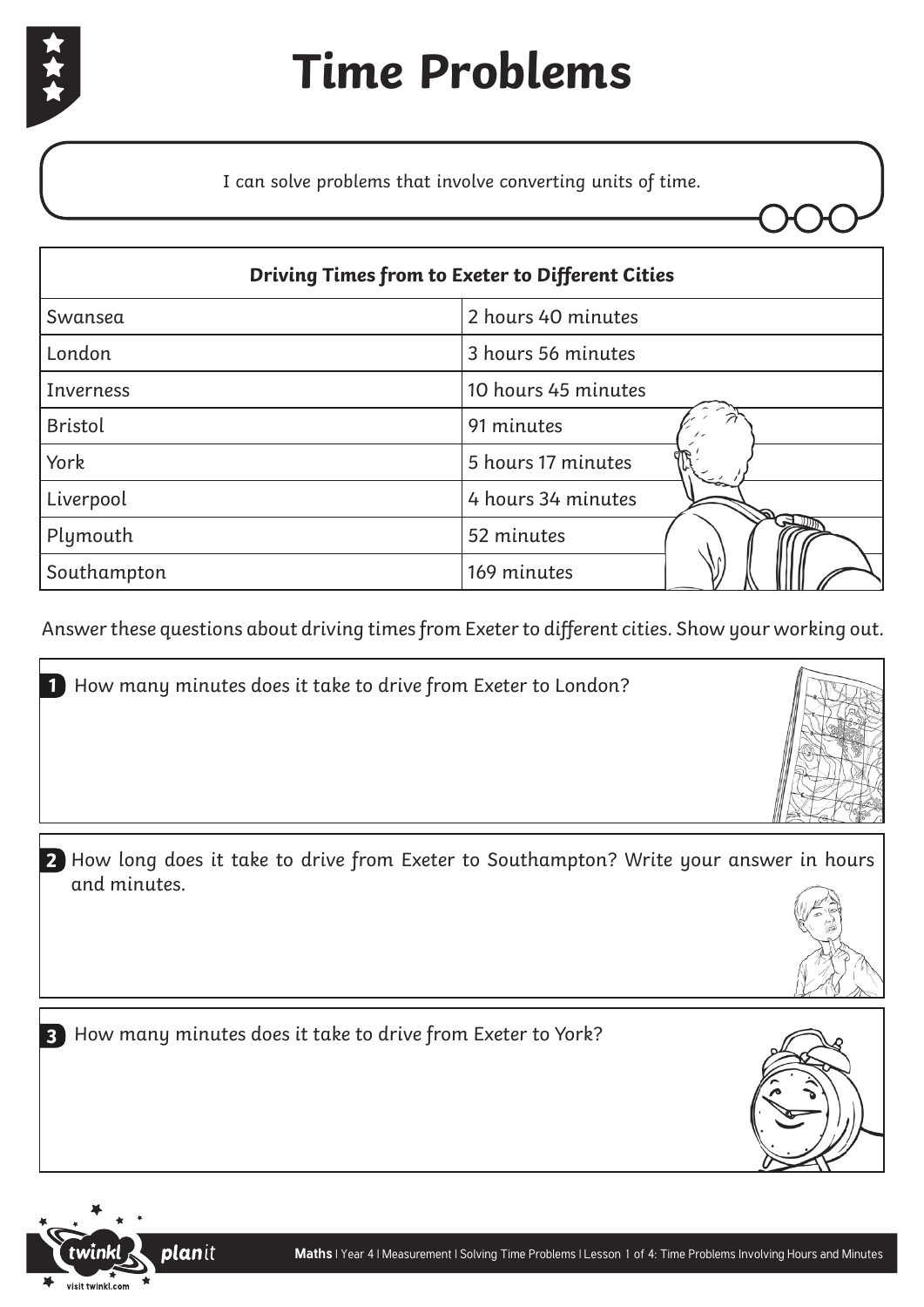| How much longer does it take to drive from Exeter to York than Exeter to Bristol?<br>4                                                                    |  |
|-----------------------------------------------------------------------------------------------------------------------------------------------------------|--|
|                                                                                                                                                           |  |
| 5 How much longer does it take to drive from Exeter to Inverness than Exeter to Southampton?                                                              |  |
|                                                                                                                                                           |  |
|                                                                                                                                                           |  |
| 6 How much longer does it take to drive from Exeter to Liverpool than Exeter to Swansea?                                                                  |  |
| I am driving to London. I set off from Exeter at 10:45 a.m. What time should I arrive?<br>7                                                               |  |
|                                                                                                                                                           |  |
| 8 There is traffic on my way from Exeter to York. The journey takes 5 minutes longer than<br>planned. If I set off at 9:25 a.m., what time will I arrive? |  |
|                                                                                                                                                           |  |

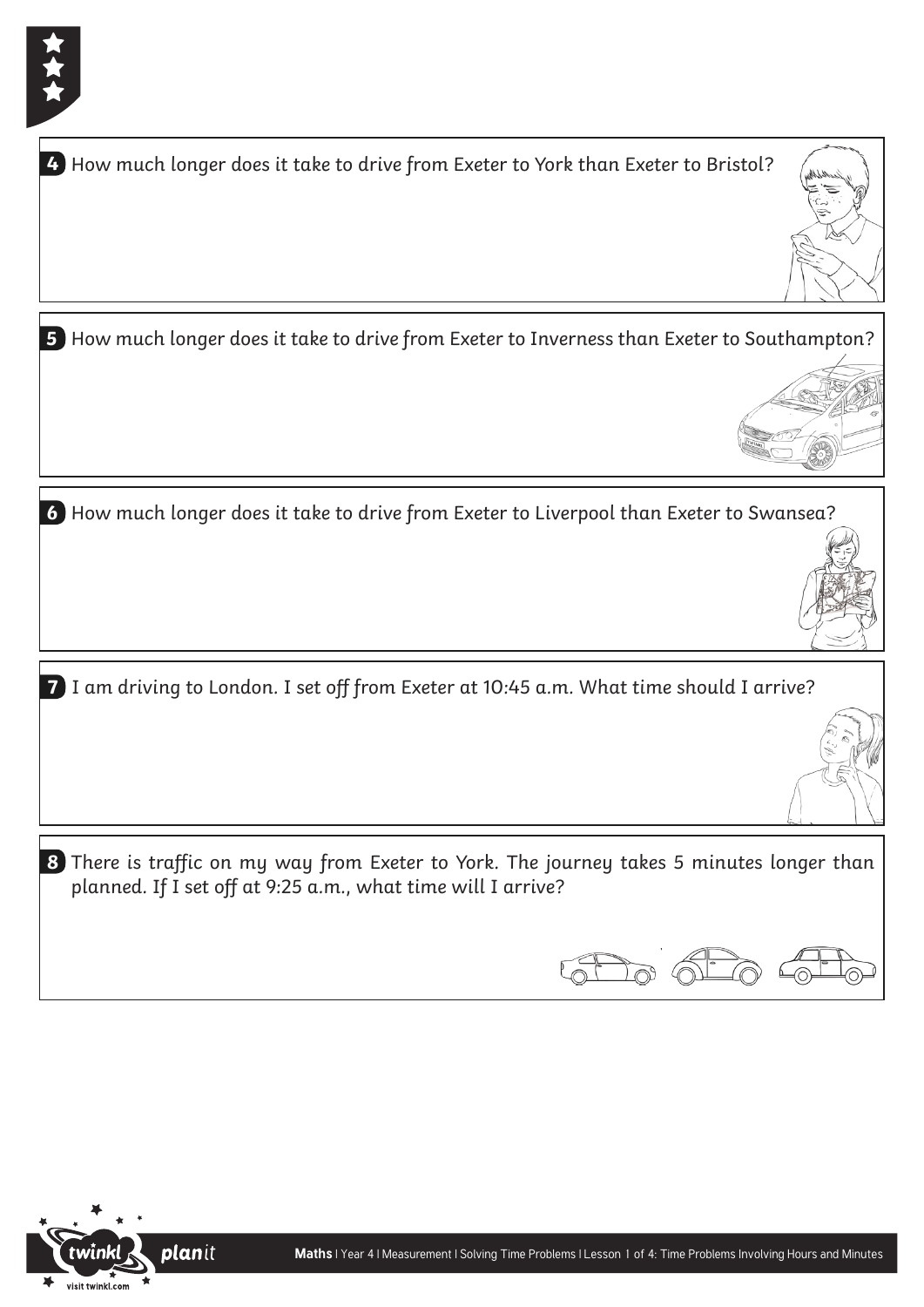# Time Problems **Answers**

Answer these questions about flying times from London to different cities. Show your working out.

- 1. How many minutes does it take to fly to Paris?
	- **75 minutes**
- 2. How many minutes does it take to fly to Rome? **165 minutes**
- 3. How many minutes does it take to fly to Istanbul? **240 minutes**
- 4. How much longer does it take to fly from London to Madrid than from London to Edinburgh? **1 hour or 60 minutes**
- 5. How much longer does it take to fly from London to Athens than London to Paris? **2 hours 15 minutes or 135 minutes**
- 6. How much longer does it take to fly from London to Cairo than London to Moscow? **1 hour 15 minutes or 75 minutes**
- 7. If the plane leaves London at 5 p.m., what time should it arrive in Istanbul? **9:00 p.m.**
- 8. The plane to Paris should leave London at 1 p.m. However, it is delayed by 15 minutes. What time will it land in Paris?

**2:30 p.m.**

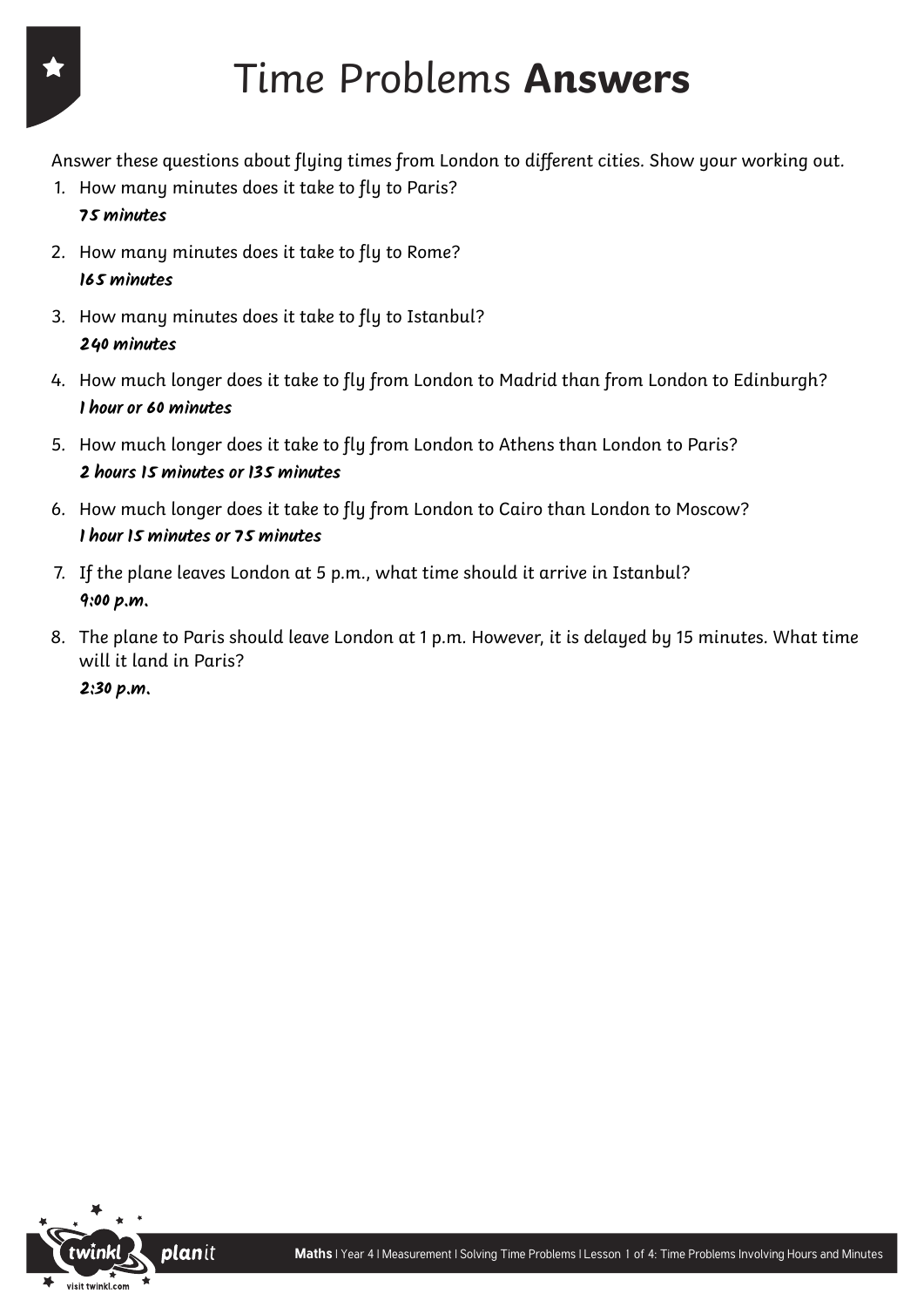

# Time Problems **Answers**

Answer these questions about driving times from Birmingham to different cities. Show your working out.

- 1. How many minutes does it take to drive from Birmingham to Exeter? **165 minutes**
- 2. How long does it take to Birmingham to London? Write your answer in hours and minutes. **2 hours 15 minutes**
- 3. How many minutes does it take to drive from Birmingham to Leeds? **125 minutes**
- 4. How many more minutes does it take to drive from Birmingham to Leeds than Birmingham to Worcester?

**70 minutes**

5. How much longer does it take to drive from Birmingham to Glasgow than Birmingham to Cardiff? Write your answer in hours and minutes.

#### **2 hours 20 minutes**

- 6. I am driving from Birmingham to Manchester. I set off at 11 a.m. What time should I arrive? **12:40 p.m.**
- 7. I am driving from Birmingham to Newcastle. I set off at 1:30 p.m. What time should I arrive? **4:45 p.m.**
- 8. There is traffic on my way from Birmingham to London. The journey takes 20 minutes longer than planned. If I set off at 9 a.m., what time will I arrive? **11:35 a.m.**